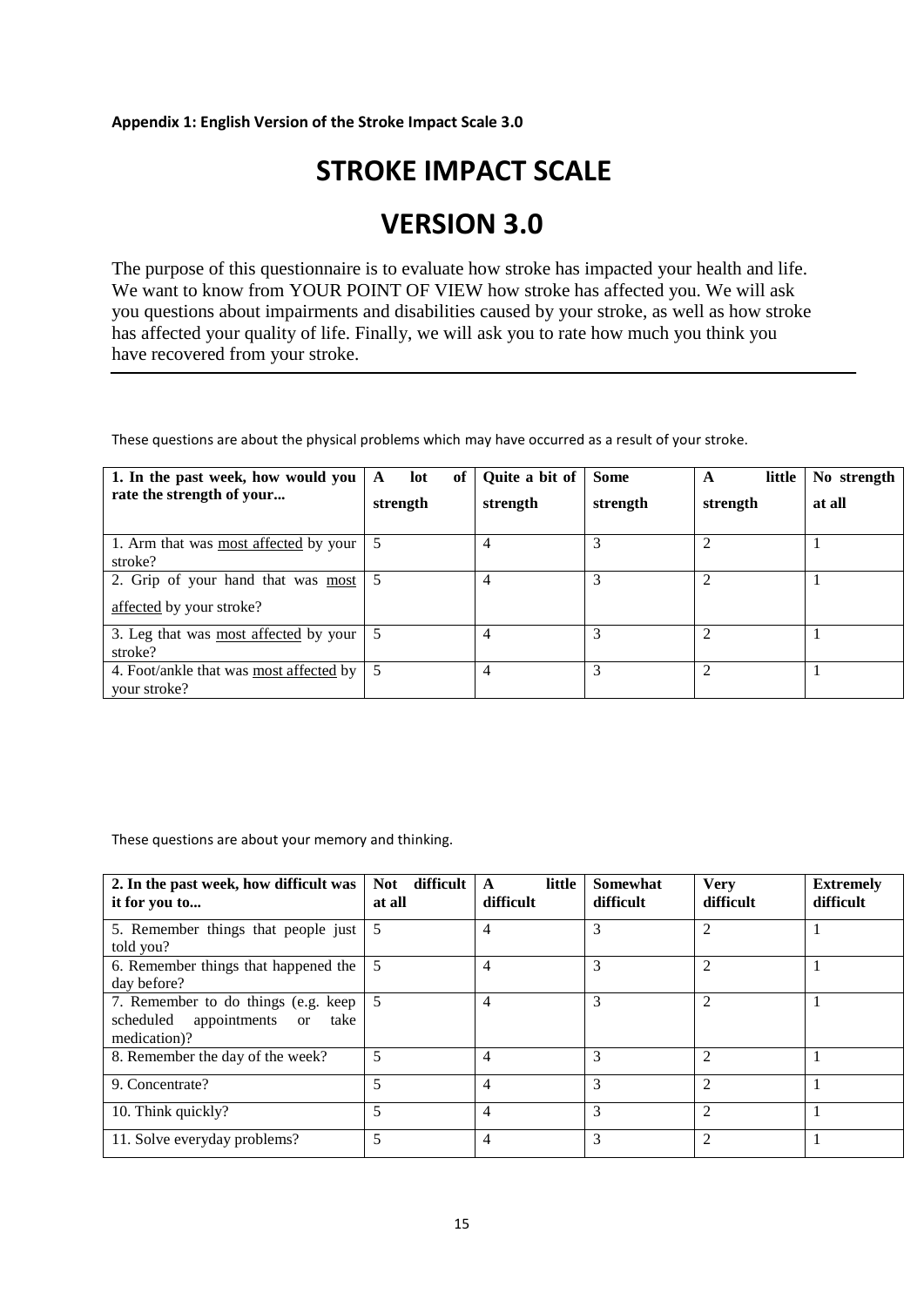These questions are about how you feel, about changes in your mood and about your ability to control your emotions since your stroke.

| 3. In the past week, how often did     | None of  | A little of | Some of  | Most of        | All of the |
|----------------------------------------|----------|-------------|----------|----------------|------------|
| you                                    | the time | the time    | the time | the time       | time       |
| 12. Feel sad?                          | 5        | 4           | 3        | 2              |            |
| 13. Feel that there is nobody you are  | 5        | 4           | 3        | $\overline{2}$ |            |
| close to?                              |          |             |          |                |            |
| 14. Feel that you are a burden to      | 5        | 4           | 3        | 2              |            |
| others?                                |          |             |          |                |            |
| 15. Feel that you have nothing to look | -5       | 4           | 3        | $\mathfrak{D}$ |            |
| forward to?                            |          |             |          |                |            |
| 16. Blame yourself for mistakes that   | 5        | 4           | 3        | 2              |            |
| you made?                              |          |             |          |                |            |
| 17. Enjoy things as much as ever?      | 5        | 4           | 3        | $\overline{2}$ |            |
| 18. Feel quite nervous?                | 5        | 4           | 3        | $\overline{2}$ |            |
| 19. Feel that life is worth living?    | 5        | 4           | 3        | 2              |            |
| 20. Smile and laugh at least once a    | 5        | 4           | 3        | $\overline{2}$ |            |
| day?                                   |          |             |          |                |            |

The following questions are about your ability to communicate with other people, as well as your ability to understand what you read and what you hear in a conversation.

| 4. In the past week, how difficult was     | Not difficult | A little       | Somewhat  | <b>Very</b>    | <b>Extremely</b> |
|--------------------------------------------|---------------|----------------|-----------|----------------|------------------|
| it to                                      | at all        | difficult      | difficult | difficult      | difficult        |
| 21. Say the name of someone who was        | 5             | 4              | 3         | 2              |                  |
| in front of you?                           |               |                |           |                |                  |
| 22. Understand what was being said to      | 5             | $\overline{4}$ | 3         | $\overline{2}$ |                  |
| you in a conversation?                     |               |                |           |                |                  |
| 23. Reply to questions?                    |               | $\overline{4}$ | 3         | $\overline{2}$ |                  |
| 24. Correctly name objects?                |               | 4              | 3         | $\overline{2}$ |                  |
| 25. Participate in a conversation with a   | 5             | $\overline{4}$ | 3         | $\overline{2}$ |                  |
| group of people?                           |               |                |           |                |                  |
| 26. Have a conversation<br>the<br>$\alpha$ | 5             | $\overline{4}$ | 3         | $\overline{2}$ |                  |
| telephone?                                 |               |                |           |                |                  |
| 27. Call<br>another person on<br>the       | -5            | $\overline{4}$ | 3         | $\overline{2}$ |                  |
| telephone, including selecting<br>the      |               |                |           |                |                  |
| correct phone number and dialling?         |               |                |           |                |                  |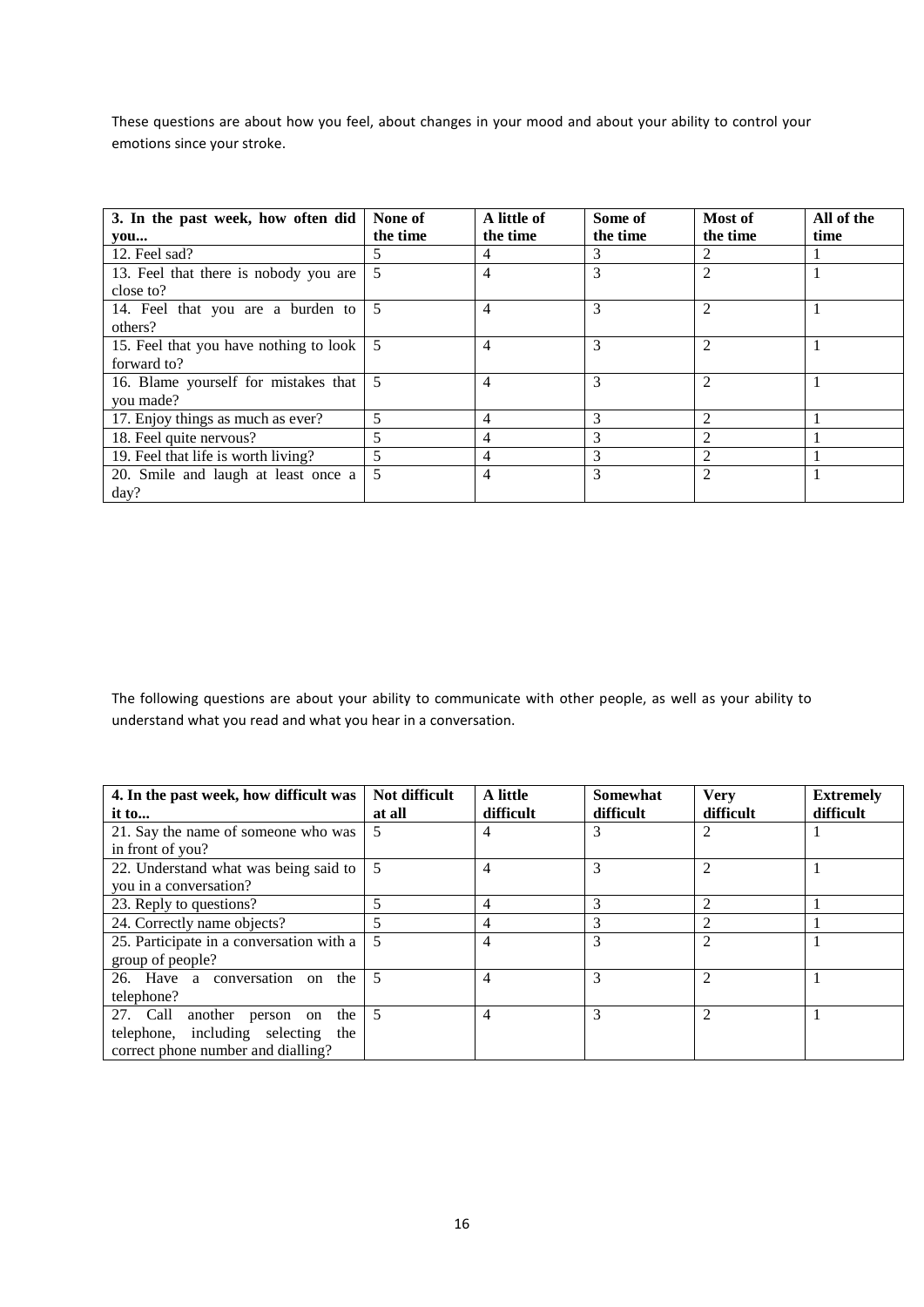The following questions ask about activities you might do during a typical day.

| 5. In the past 2 weeks, how difficult | <b>Not</b>               | A little       | Somewhat  | <b>Very</b>    | Could<br>not |
|---------------------------------------|--------------------------|----------------|-----------|----------------|--------------|
| was it to                             | difficult                | difficult      | difficult | difficult      | do at        |
|                                       | at all                   |                |           |                | all          |
| 28. Cut your food with a knife and    | -5                       | 4              | 3         | $\overline{c}$ |              |
| fork?                                 |                          |                |           |                |              |
| 29. Dress the top part of your body?  | 5                        | 4              | 3         | $\overline{c}$ |              |
| 30. Bathe yourself?                   |                          | 4              | 3         | $\overline{c}$ |              |
| 31. Clip your toenails?               | 5                        | 4              | 3         | $\overline{c}$ |              |
| 32. Get to the toilet on time?        | 5                        | 4              | 3         | $\overline{2}$ |              |
| 33. Control your bladder (not have an | 5                        | $\overline{4}$ | 3         | $\overline{2}$ |              |
| accident)?                            |                          |                |           |                |              |
| 34. Control your bowels (not have an  | -5                       | $\overline{4}$ | 3         | $\overline{2}$ |              |
| accident)?                            |                          |                |           |                |              |
| 35. Do light household tasks/chores   | -5                       | $\overline{4}$ | 3         | $\overline{2}$ |              |
| (e.g. dust, make a bed, take out      |                          |                |           |                |              |
| garbage, do the dishes)?              |                          |                |           |                |              |
| 36. Go shopping?                      | $\overline{\phantom{0}}$ | 4              | 3         | $\overline{c}$ |              |
| 37. Do heavy household chores (e.g.   | 5                        | $\overline{4}$ | 3         | $\overline{c}$ |              |
| vacuum, laundry or yard work)?        |                          |                |           |                |              |

The following questions are about your ability to be mobile, at home and in the community.

| 6. In the past 2 weeks, how difficult<br>was it to | Not difficult<br>at all | little<br>A<br>difficult | Somewhat<br>difficult | Very difficult              | Could<br>not<br>do at<br>all |
|----------------------------------------------------|-------------------------|--------------------------|-----------------------|-----------------------------|------------------------------|
| 38. Stay sitting without losing your               | 5                       | $\overline{4}$           | 3                     | $\overline{2}$              |                              |
| balance?                                           |                         |                          |                       |                             |                              |
| 39. Stay standing without losing your              | 5                       | $\overline{4}$           | 3                     | $\overline{c}$              |                              |
| balance?                                           |                         |                          |                       |                             |                              |
| 40. Walk without losing your balance?              | 5                       | 4                        | 3                     | $\overline{c}$              |                              |
| 41. Move from a bed to a chair?                    | 5                       | 4                        | 3                     | $\overline{2}$              |                              |
| 42. Walk one block?                                |                         | 4                        | 3                     | $\overline{c}$              |                              |
| 43. Walk fast?                                     | $\overline{\mathbf{5}}$ | 4                        | 3                     | $\overline{c}$              |                              |
| 44. Climb one flight of stairs?                    | 5                       | 4                        | 3                     | $\overline{c}$              |                              |
| 45. Climb several flights of stairs?               | 5                       | $\overline{4}$           | 3                     | $\overline{c}$              |                              |
| 46. Get in and out of a car?                       | 5                       | 4                        | 3                     | $\mathcal{D}_{\mathcal{A}}$ |                              |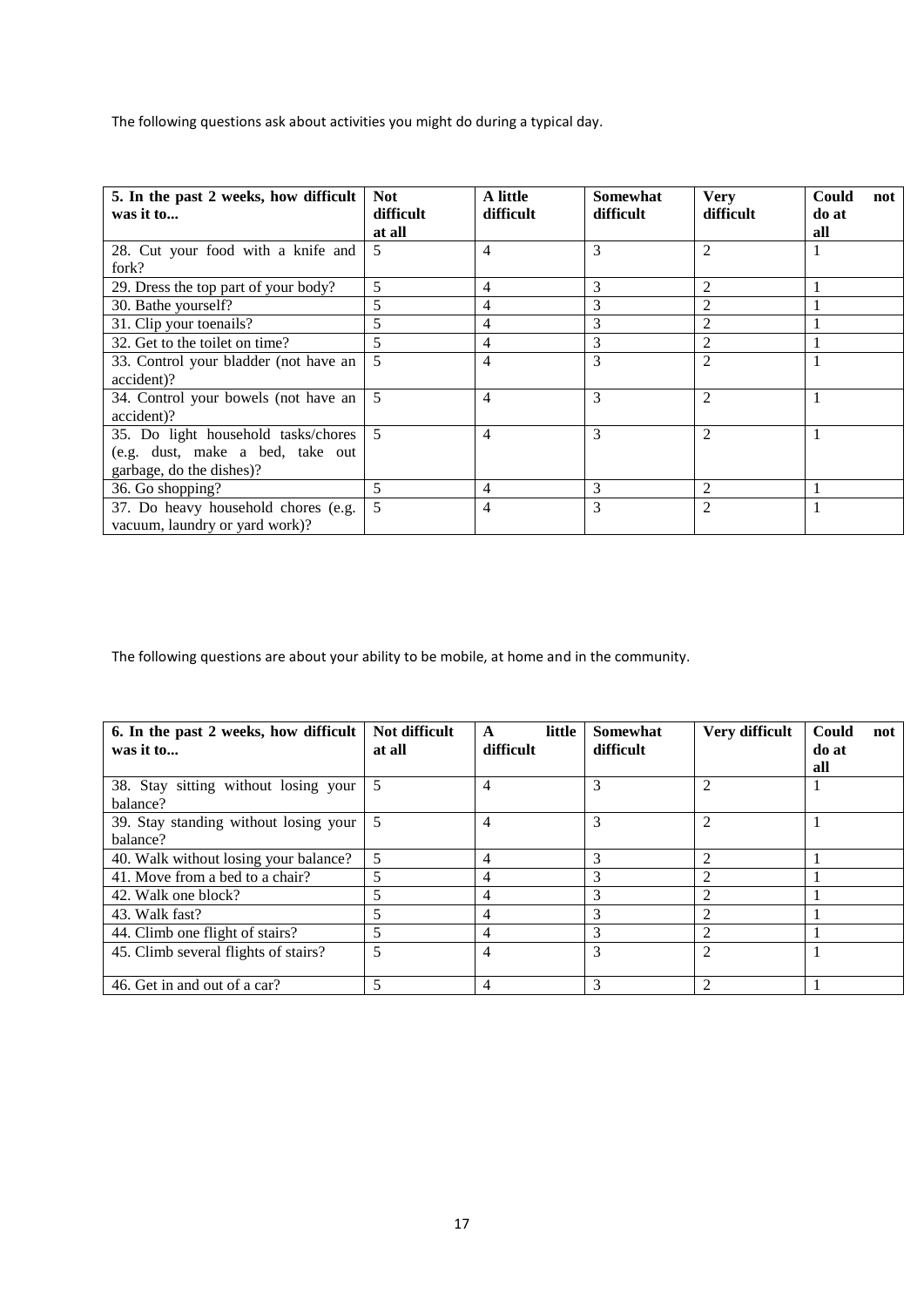The following questions are about your ability to use your hand that was MOST AFFECTED by your stroke.

| 7. In the past 2 weeks, how difficult  <br>was it to use your hand that was<br>most affected by your stroke to | <b>Not</b><br>difficult<br>at all | A little<br>difficult | Somewhat<br>difficult | <b>Very</b><br>difficult | Could not<br>do at all |
|----------------------------------------------------------------------------------------------------------------|-----------------------------------|-----------------------|-----------------------|--------------------------|------------------------|
| 47. Carry heavy objects (e.g. bag of $\vert 5 \rangle$<br>groceries)?                                          |                                   |                       |                       |                          |                        |
| 48. Turn a doorknob?                                                                                           |                                   |                       |                       |                          |                        |
| 49. Open a can or jar?                                                                                         |                                   |                       |                       |                          |                        |
| 50. Tie a shoe lace?                                                                                           |                                   |                       |                       |                          |                        |
| 51. Pick up a dime?                                                                                            |                                   |                       |                       |                          |                        |

The following questions are about how stroke has affected your ability to participate in the activities that you usually do, things that are meaningful to you and help you to find purpose in life.

| 8. During the past 4 weeks,<br>how much of the time have you<br>been limited in | None of the<br>time | A little of<br>the time | Some of the<br>time | Most of the<br>time | All of the<br>time |
|---------------------------------------------------------------------------------|---------------------|-------------------------|---------------------|---------------------|--------------------|
| 52. Your work (paid, voluntary or<br>other)                                     | 5                   | 4                       | 3                   | 2                   |                    |
| 53. Your social activities?                                                     | 5                   | 4                       | 3                   | $\overline{2}$      |                    |
| (crafts,<br>54. Ouiet recreation<br>reading)?                                   | 5                   | 4                       | 3                   | 2                   |                    |
| 55. Active recreation<br>(sports,<br>outings, travel)?                          | 5                   | 4                       | 3                   | $\overline{2}$      |                    |
| 56. Your role as a family member<br>and/or friend?                              | 5                   | 4                       | 3                   | $\mathfrak{D}$      |                    |
| 57. Your participation in spiritual<br>or religious activities?                 | 5                   | 4                       | 3                   | $\mathfrak{D}$      |                    |
| 58. Your ability to control your<br>life as you wishes?                         | 5                   | 4                       | 3                   | $\mathfrak{D}$      |                    |
| 59. Your ability to help others?                                                | 5                   | 4                       | 3                   | $\mathfrak{D}$      |                    |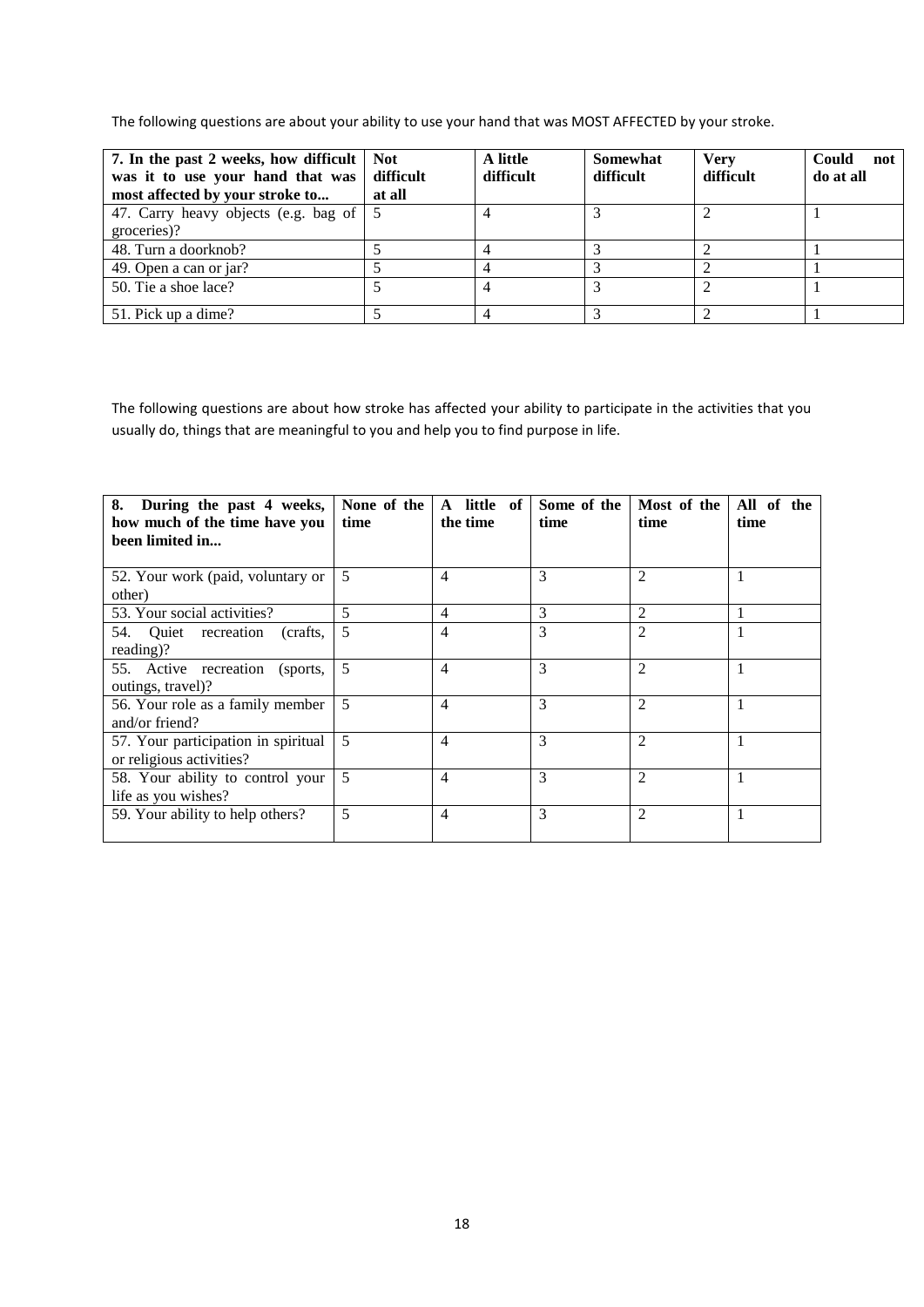### **60.** Stroke Recovery

On a scale of 0 to 100, with 100 representing full recovery and 0 representing no recovery, how much have you Recovered from your stroke?

| $\sim 10^{-1}$                                       | 100 Full recovery |
|------------------------------------------------------|-------------------|
|                                                      | 90                |
| $\overline{\phantom{0}}$<br>$\mathbb{R}^n$           | 80                |
| $\overline{\phantom{a}}$                             | 70                |
|                                                      | 60                |
| $\overline{\phantom{0}}$<br>$\overline{\phantom{a}}$ | 50                |
| $\overline{\phantom{0}}$<br>$\overline{\phantom{a}}$ | 40                |
| $\mathcal{L}^{\text{max}}$                           | 30                |
|                                                      |                   |
|                                                      | 20                |
|                                                      | 10                |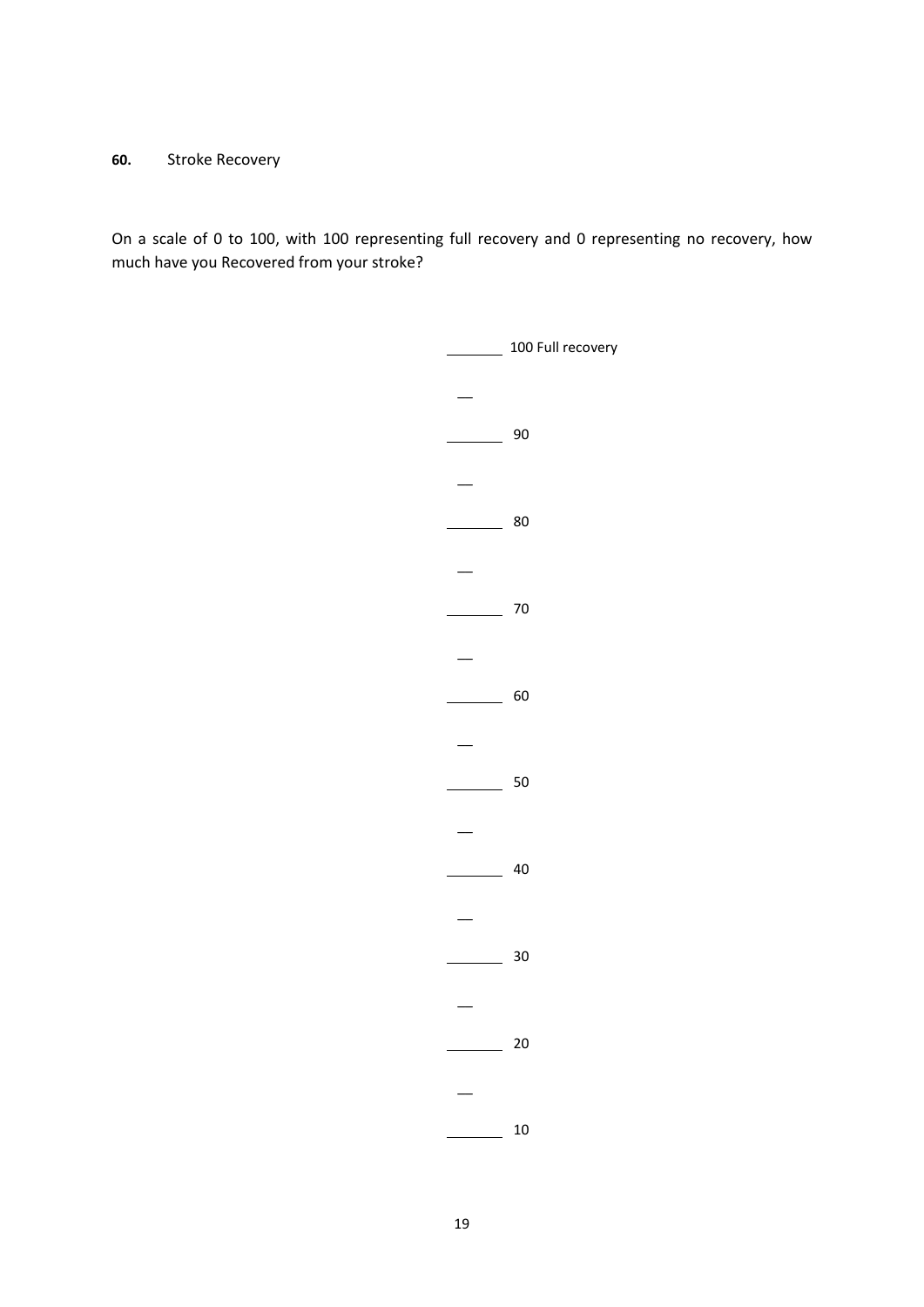0 No Recovery

Appendix 2: The 16-item Hausa Language version of the Stroke Impact Scale 3.0

## **SIKELIN AWON TASIRIN BUGUN JINI**

## **NAU'I NA 3**

Manufar wadannan jerin tambayoyi ita ce domin tantance tasirin bugun jini ga lafiya da rayuwarka. Muna son mu san **YADDA KA KE GANIN** wannan matsala ta yi tasiri a rayuwarka.

Zamu yi maka tambayoyi a kan tawayar da wannan matsala ta haifar maka da kuma yadda ta shafi yadda kake tafiyar da rayuwarka. Daga karshe zamu so mu ji wane irin sauki ka ke jin ka samu daga wannan cuta.

Wadannan tambayoyi sun danganci matsalolin da ake iya gani wadanda an same su ne sakamakon larurar bugun jini

| 1.A 'yan kwanankin nan yaya                                              | Karfi sosai    | Akwai karfi    | Akwai<br>dan | Akwai karfi    | Babu karfi   |
|--------------------------------------------------------------------------|----------------|----------------|--------------|----------------|--------------|
| kake/kike shan wahala wajen                                              |                |                | karfi        | kadan          | ko kadan     |
| 1. Kafadar da lalurar tafi shafa                                         | 5              | $\overline{4}$ | 3            | $\overline{2}$ | 1            |
| 2. Hannun da lalurara tafi shafa                                         | 5              | $\overline{4}$ | 3            | $\overline{2}$ | 1            |
| 3. Tuna yin abubuwa (kamar<br>ganawa da wani ko lokutan shan<br>magani)? | $\overline{5}$ | $\overline{4}$ | 3            | $\overline{2}$ | $\mathbf{1}$ |
| 4. Tuna ranakun mako?                                                    | 5              | $\overline{4}$ | 3            | $\overline{2}$ | $\mathbf{1}$ |
| 5. Jin bacin rai?                                                        | 5              | $\overline{4}$ | 3            | $\overline{2}$ | 1            |
| 6. Jin babu wani da kake da<br>kusanci da shi?                           | $\overline{5}$ | $\overline{4}$ | 3            | $\overline{2}$ | $\mathbf{1}$ |
| 7. fadin sunayen abubuwa dai dai?                                        | 5              | $\overline{4}$ | 3            | $\overline{2}$ | 1            |
| 8. Shiga cikin hira da sauran<br>jama'a?                                 | 5              | $\overline{4}$ | 3            | $\overline{2}$ | 1            |
| 9. Sanya sutura a saman jiki?                                            | $\overline{5}$ | $\overline{4}$ | 3            | $\overline{2}$ | 1            |
| 10. Yin waka da kan ka?                                                  | 5              | $\overline{4}$ | 3            | $\overline{2}$ | $\mathbf{1}$ |
| 11. Tashi daga gado zuwa kujera?                                         | 5              | $\overline{4}$ | 3            | $\overline{2}$ | 1            |
| 12. Tattaki?                                                             | 5              | $\overline{4}$ | 3            | $\overline{2}$ | $\mathbf{1}$ |
| 13. Daura madaurin takalmi?                                              | 5              | $\overline{4}$ | 3            | $\overline{2}$ | $\mathbf{1}$ |
| 14. Daukar kudi?                                                         | $\overline{5}$ | $\overline{4}$ | 3            | $\overline{2}$ | $\mathbf{1}$ |
| 15 Aiki wanda ake biyanka da na<br>sa kai?                               | $\overline{5}$ | $\overline{4}$ | 3            | $\overline{2}$ | $\mathbf{1}$ |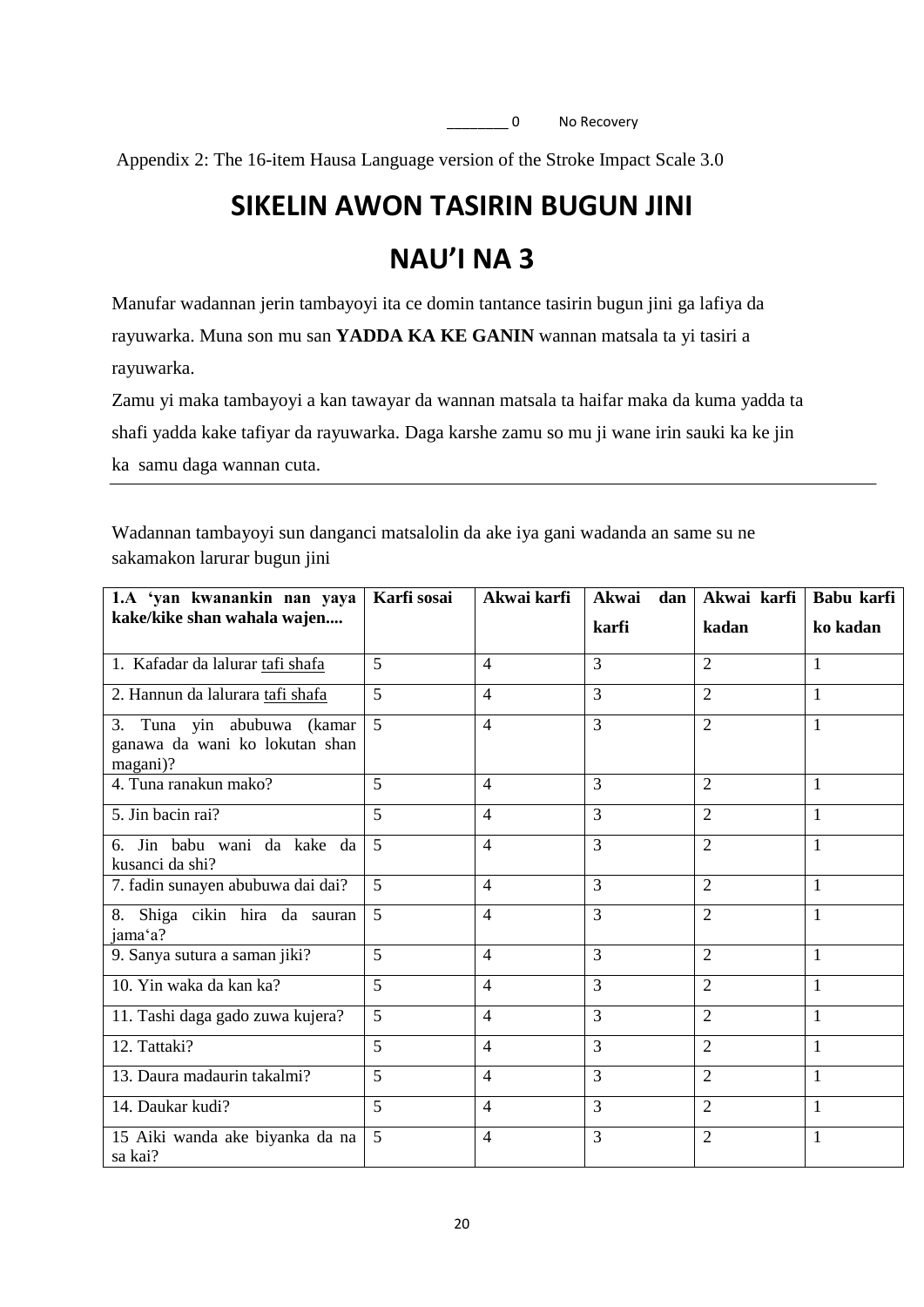| 16 Ayyukan nishadantarwa masu 5         |  |  |  |
|-----------------------------------------|--|--|--|
| (kamar<br>sauki,<br>karatu<br>var<br>da |  |  |  |
| karamar sana'ar hannu)?                 |  |  |  |

#### YADDA AKE SAMUN SAUKI DAGA MATSALAR TA MUTUWAR BARIN JIKI

A Wannan jadawali daya fara daga 0 zuwa 100, na a matsayin an samu sauki sosai, sai kuma 0 dake a matsayin babu sauki, sannan kuma wane irin sauki ake samu daga larurar?

| $\overline{\phantom{0}}$                      |  |
|-----------------------------------------------|--|
| $\frac{90}{2}$                                |  |
| $\qquad \qquad -$                             |  |
| $\frac{1}{2}$ 80                              |  |
| $\overline{\phantom{0}}$                      |  |
| $\frac{1}{20}$                                |  |
| $\overline{\phantom{0}}$                      |  |
|                                               |  |
| $\qquad \qquad$                               |  |
| $\frac{1}{\sqrt{10}}$ 50                      |  |
| $\overline{\phantom{a}}$<br>$\frac{40}{2}$    |  |
| $\overline{\phantom{0}}$                      |  |
| $\frac{1}{\sqrt{1-\frac{1}{2}}}\frac{30}{20}$ |  |
|                                               |  |
| 20                                            |  |
|                                               |  |
| 10                                            |  |